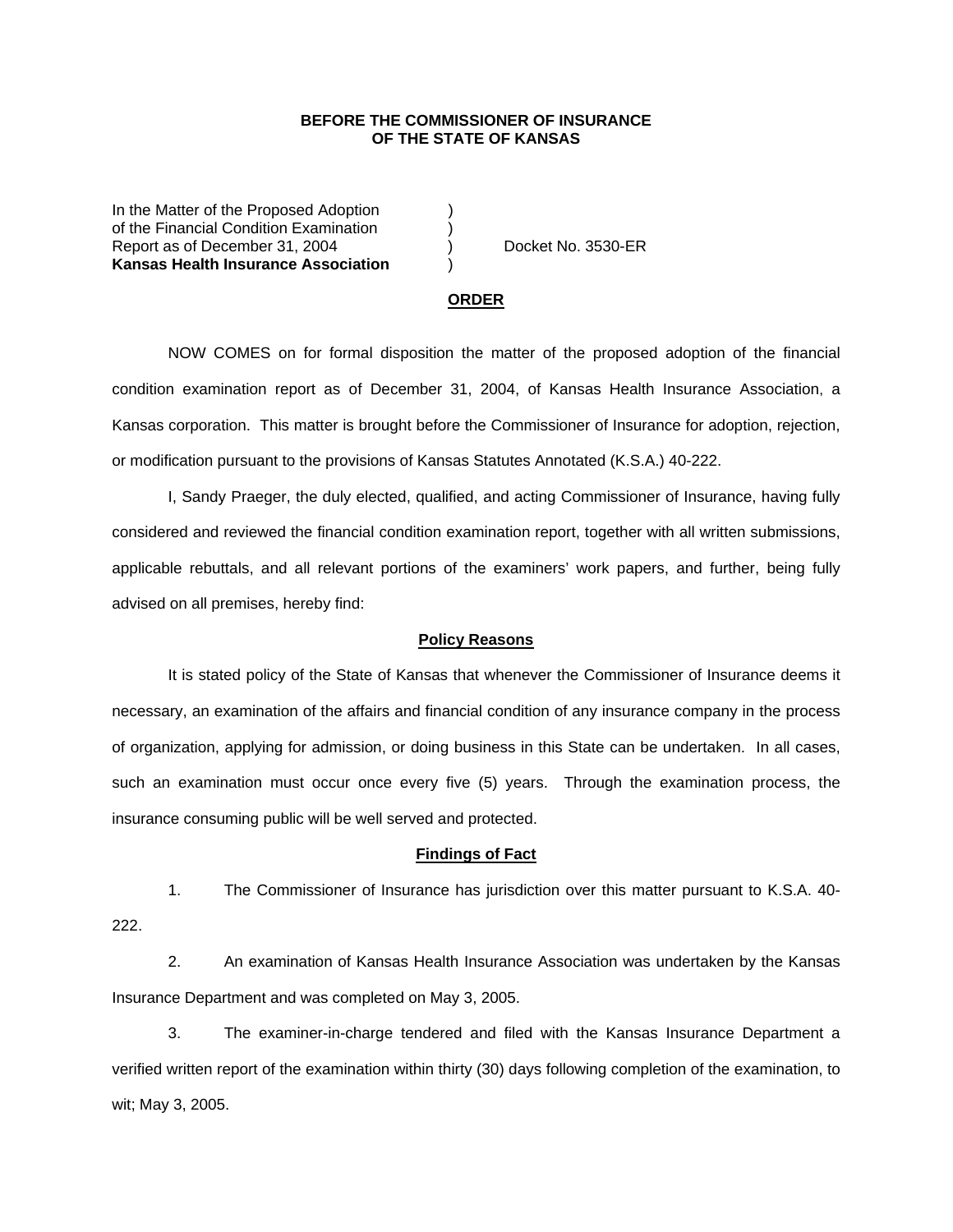4. Following receipt of the verified report, the Kansas Insurance Department transmitted the report to Kansas Health Insurance Association on February 8, 2006, with a duly executed notice advising the company of its opportunity to prepare and submit to the Kansas Insurance Department a written submission or rebuttal with respect to any and all matters contained in the report. Kansas Health Insurance Association was further advised that any written submission or rebuttal needed to be filed with the Kansas Insurance Department no later than thirty (30) days after receipt of the verified report.

 5. Kansas Health Insurance Association filed a written acceptance of the verified report on March 13, 2006.

6. Based upon the written submission tendered by Kansas Health Insurance Association, the company took no exceptions to matters contained in the verified report.

 7. Within thirty (30) days of the end of the time period allowed for written submission or rebuttal, the Commissioner of Insurance fully reviewed the report, together with all written submissions and rebuttals provided by Kansas Health Insurance Association. The Commissioner of Insurance further reviewed all relevant workpapers.

 8. No other written submissions or rebuttals were submitted by Kansas Health Insurance Association.

## **Conclusion of Law**

9. K.S.A. 40-222(k)(2) provides:

"Within 30 days of the end of the period allowed for the receipt of written submissions or rebuttals, the commissioner shall fully consider and review the report, together with any written submissions or rebuttals and any relevant portions of the examiners workpapers and enter an order:

- (A) Adopting the examination report as filed or with modification or corrections. If the examination report reveals that the company is operating in violation of any law, regulation or prior order of the commissioner, the commissioner may order the company to take any action the commissioner considers necessary and appropriate to cure such violations; or
- (B) rejecting the examination report with directions to the examiners to reopen the examination for purposes of obtaining additional data, documentation or information, and refiling pursuant to subsection (k); or
- (C) call and conduct a fact-finding hearing in accordance with K.S.A. 40-281 and amendments thereto for purposes of obtaining additional documentation, data, information and testimony."